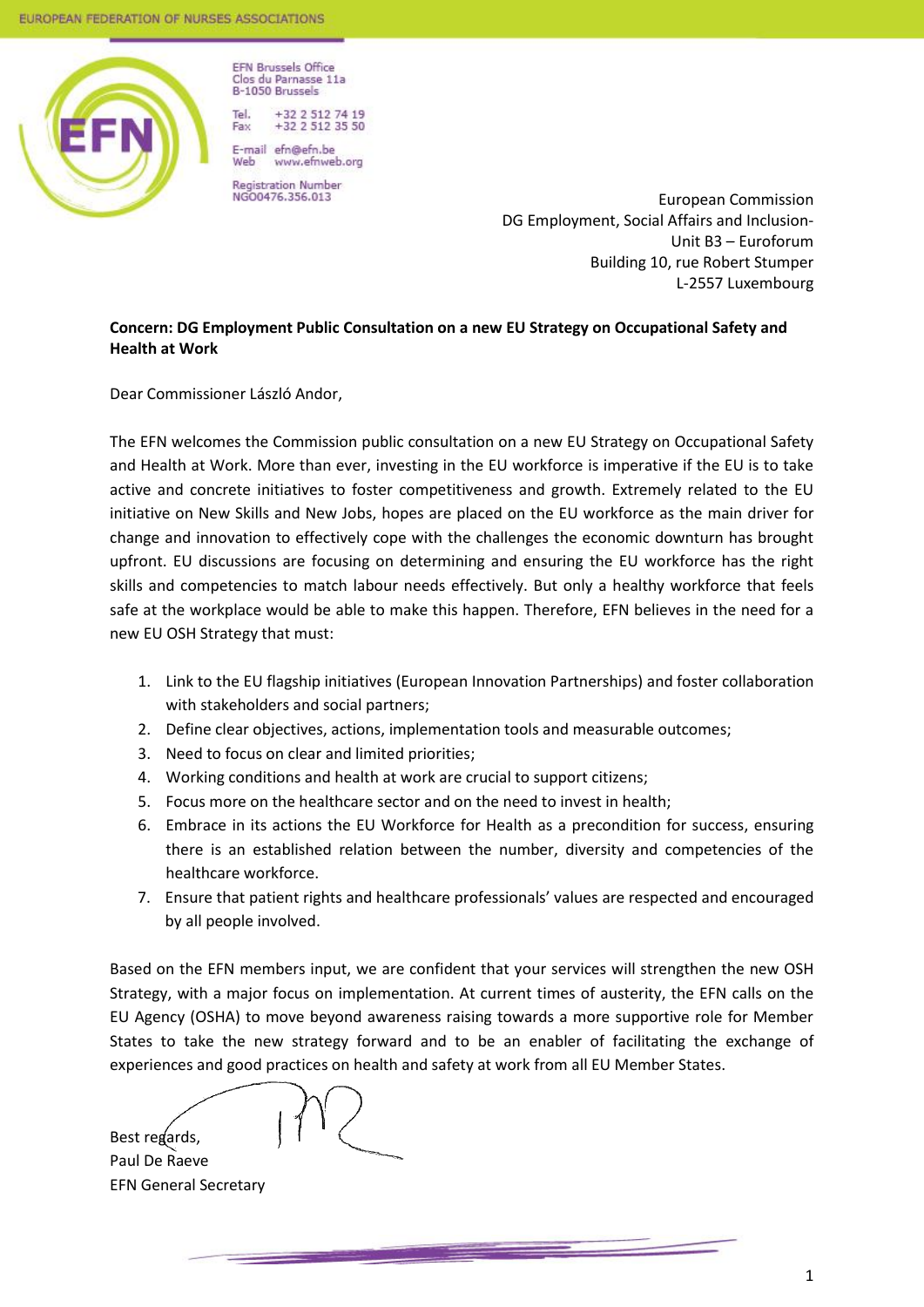# **EFN input to DG Employment Public Consultation on a new EU Strategy on Occupational Safety and Health at Work**

## **1. Do you agree with the assessment of the EU OSH strategy? Did it lead to tangible results?**

The EFN believes that the assessment of the EU OSH strategy is a very comprehensive and informative report, but not critical enough to boost innovation and as such this consultation will need to gather a more practical evaluation from healthcare stakeholders and civil society allowing them to design a new OSH strategy 2014-2020, fitting other EU strategies and flagships to strengthen its impact and efficiency at times of austerity.

There is no doubt that through the European Strategy on Safety and Health at Work 2007-2012 tangible results have been achieved since 2007 and many players need to be congratulated for this enormous step forward. However, stakeholders will need to change their mind-set and use the today's identified weaknesses to urgently improve health and safety at work within the healthcare sector. As rightly mentioned in the evaluation report, a strong point of the OSH strategy was the intention to actively involve a wide range of actors in its implementation but somehow it was not appropriately achieved which has resulted in a lack of ownership of the initiative and stakeholders and civil society feeling not having been engaged enough.

The economic downturn since 2008 influenced the implementation of the OSH strategy in a number of ways which the evaluation report has not been able to determine with certainty. However, from the analysis and recommendations set out in the EFN report "Caring in Crisis: the impact on the financial crisis on nurses", consequences of the economic downturn are: unemployment, less job security, constraints in resources, increased workload and reduction in high qualified personnel. Furthermore, closely link to their will and ethical commitment to deliver care, nurses whose workload has been enormously increased, continue committed to deliver the same care to a larger number of patients, at the expense of their own health and well-being, which is leading to increased stress and burn-out, and an overall lack of safety for the public as well as for professionals themselves.

This commitment of nursing professionals is nevertheless not enough *per se* due to the current economic adjustment policies. Therefore we are undergoing a new phase of insecurity in healthcare, never seen in the past, whose dramatic consequences are proved by the scientific evidence provided in this field, both in the US and in Europe. Quality and safety are in a deep crisis as a result of the current policies of cutbacks that do not take sufficiently into account the necessary reform in terms of actual governance<sup>1,2</sup>.

1

 $^1$  Aiken LH, Clarke SP, Sloane DM, Sochalski J, Silber JH. Hospital nurse staffing and patient mortality, nurse burnout, and job dissatisfaction. JAMA 2002; 288(16):1987-1993.

<sup>&</sup>lt;sup>2</sup> Aiken LH, Clarke SP, Cheung RB, Sloane DM, Silber JH. Educational levels of hospital nurses and surgical patient mortality. JAMA 2003; 290(12):1617-1623).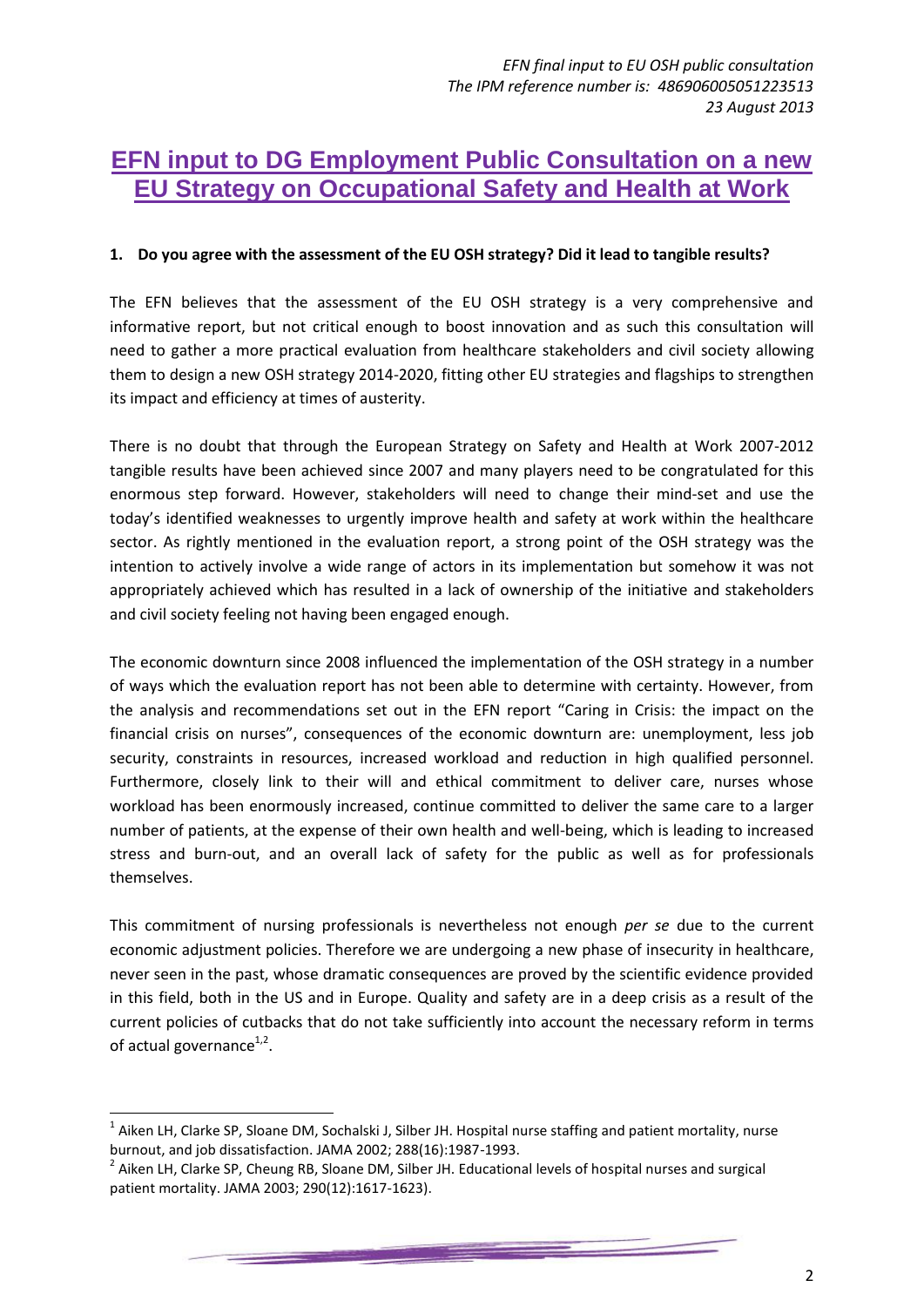On the other hand, the latest research carried out in this field was RN4CAST<sup>3</sup>, developed within the 7<sup>th</sup> Framework Program of Research and Technological Development concluded that the organization of work in hospitals and the number of nurses have an impact on nursing and on patient outcomes. A good and safe working environment is linked to a higher degree of patient satisfaction.

Mobilizing patients, especially in nursing homes or in long term care services, exposes workers to the risk of injuries involving specifically the lumbosacral spine and it correlated with stress and absence from work<sup>4</sup>. There are also studies<sup>5</sup> that confirmed the multiple factors involved in the phenomenon of burnout and the need to pay particular attention to the wellbeing of health professionals working in care and treatment of cancer patients via individual measures associated with other organizational measures.

# **2. In order to improve workplace safety and health, do you consider it necessary to continue coordinating policies at EU level or is action at national level sufficient?**

For the EFN, developing a new OSH strategy for 2014-2020 is an obvious step needed. Especially at a time where healthcare is facing severe cuts having an impact on patients' outcomes (Aiken, 2011). Therefore, the new developed strategy needs to support the healthcare and social care sector in all EU Member States by putting in place effective mechanisms to put in practice all EU formulated recommendations. In order for any EU strategy to be more effective, even cost-effective, the new OSH strategy 2014-2020 must be built on the existing, impactful and measurable initiatives where the EU can play through its strategy scale up good existing good practices. Similarly, the European Innovation Partnership strategy, three pillar focussed designed roadmap, can be coordinated at EU level while embracing local, regional and national initiatives.

In that sense, the EU Health Workforce is an important player when designing a new European Innovative Partnership in promoting health and safety at the workplace. As working conditions and health at work are crucial to support citizens, the EU institutions need to go beyond raising awareness. Raising awareness is not at all enough in times of austerity. European citizens are in need of way much more!

The logic behind a new European Innovation Partnership (EIP) relates to investing in a high quality work environment contributing to fostering economic growth by boosting productivity and creating employment. The EFN members have the evidence (RCN, Frontline First) that when empowering good existing practices in designing safe and healthy workplaces, local and cost-effective initiatives reduce the high costs of work related accidents and diseases for social security systems while increasing the wellbeing of all workers and professionals, including nurses. An EIP can go beyond helping coordinating national policies and activities. The new strategy can upscale impactful results

**.** 

<sup>&</sup>lt;sup>3</sup> <http://www.rn4cast.eu/es/>

<sup>&</sup>lt;sup>4</sup> Caciari T., Casale T., Sacco C., Chighine A., Di Pastena C., De Sio S., Antetomaso L., Prenna A., Marchione S., Colasanti V., Antuono V., Di Marzio A., Penna M., Zangrilli A., Tomei G., Rosati M.V. (2013) Lombalgie e infermieri esposti a movimentazione manuale dei carichi. Journal of Prevention and Research in Medicine, 3(2), ISSN:2240-2594, http://www.preventionandresearch.com/lombalgie-e-infermieri-esposti-a-movimentazionemanuale-dei-carichi.html (accessed 8 July 2013).

<sup>&</sup>lt;sup>5</sup> Caruso A., Vigna C., Bigazzi V., Sperduti I., Bongiorno L., Allocca A. (2012) Burnout among physicians and nurses working in oncology. La Medicina del Lavoro, 103(2): 96-105.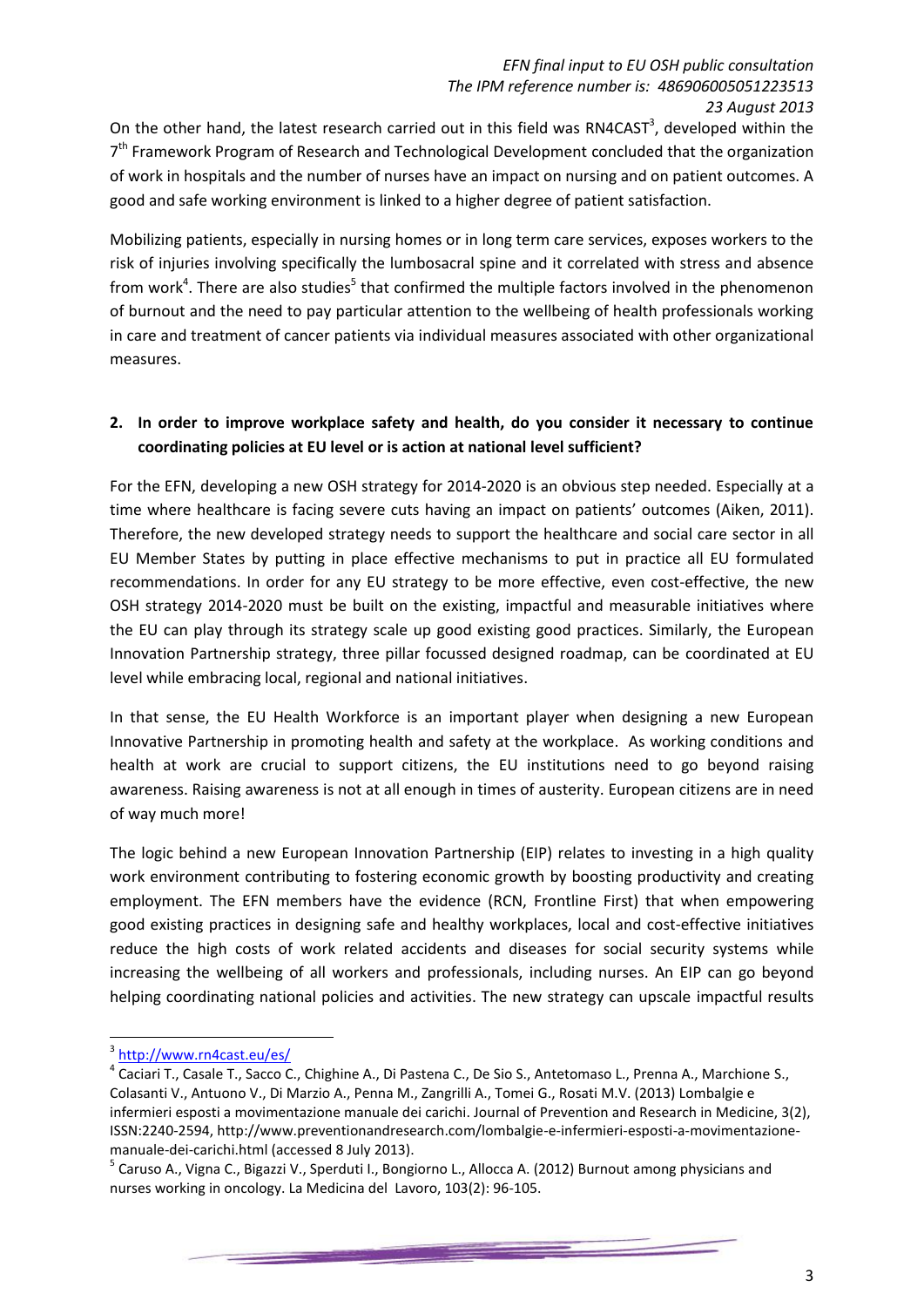which contributed to the well-being of nurses active in the healthcare sector. Having an EU approach helps building the necessary synergies and partnerships to actively upscale "what is good" and participating actively in new implementation research in order to bring in the evidence that supports future policy developments. As such, policy design is not a theoretical exercise; it becomes instead the driver of change based on up-scaled cost-effective initiatives.

# **3. If you deem such a framework at EU level is necessary, explain why. Which aspects should be covered?**

Having a strategy, framework, roadmap at EU level facilitates the development of interlinks with different policies and initiatives. What is clear is that it must be designed to be a support for workers, professionals, employers and employees, and not being limited to a set of recommendations for Member States, as providing guidance is no longer enough to have impact. Each priority and each action must be supported by technical expertise and funds, and the social cohesion funds are the better placed instrument for that as it reaches out to local change. To that end, Social Cohesion Funds must be strategically planned and prioritised and so have to be the national operational programmes. Patchwork is not permitted at a time of economic downturn where citizens are losing their job and risking ending up in poverty!

In times of austerity, health and safety protections are often seen as a soft target and an area, which can be cut back on without any immediate consequences. Workers who fear for their job security or are not in receipt of occupational sick pay schemes, will often continue to work through musculoskeletal pain and stress or not report workplace injuries or poor working conditions for fear of being targeted for redundancy. It is essential that the economic case for investment in good health and safety standards at an organisational, national and EU wide level is an integral element of the strategy. It is especially important to stress the societal costs of occupational diseases, which often do not have an immediate impact. It is also important for an EU strategy to have synergy with other EU wide policies such as those relating to the environment, public health, social policy, active ageing and the provision of health care.

Any designed strategy on safe and health at the workplace needs to link activities to allocated EU funds. Cost-cutting policies and practices are affecting OSH investments. Especially in the healthcare sector, the drastic reduction of staff and replacement of qualified staff by lower qualified workers puts more pressure on the remaining nurses as the skill-mix does not match users' needs. In addition to that, it is a reality that workers are forced to undertake further riskier tasks against a backdrop of scarce employment opportunities, also in the healthcare sector. The EFN believes that the health and social care sector must be better addressed in the new EU strategy, acknowledging the differences in certain occupational diseases between men and women. Gender should become more prominent in the design of the strategy. It is therefore essential to consider those gender sensitive initiatives that will have an impact on helping implementing the new EU OSH strategy. An EU and European workforce of 6 million nurses, of whom 92% are women, has the potential to make their own practices safe and healthy as far as the strategy reflects their priorities, values and views.

#### **Level of commitment**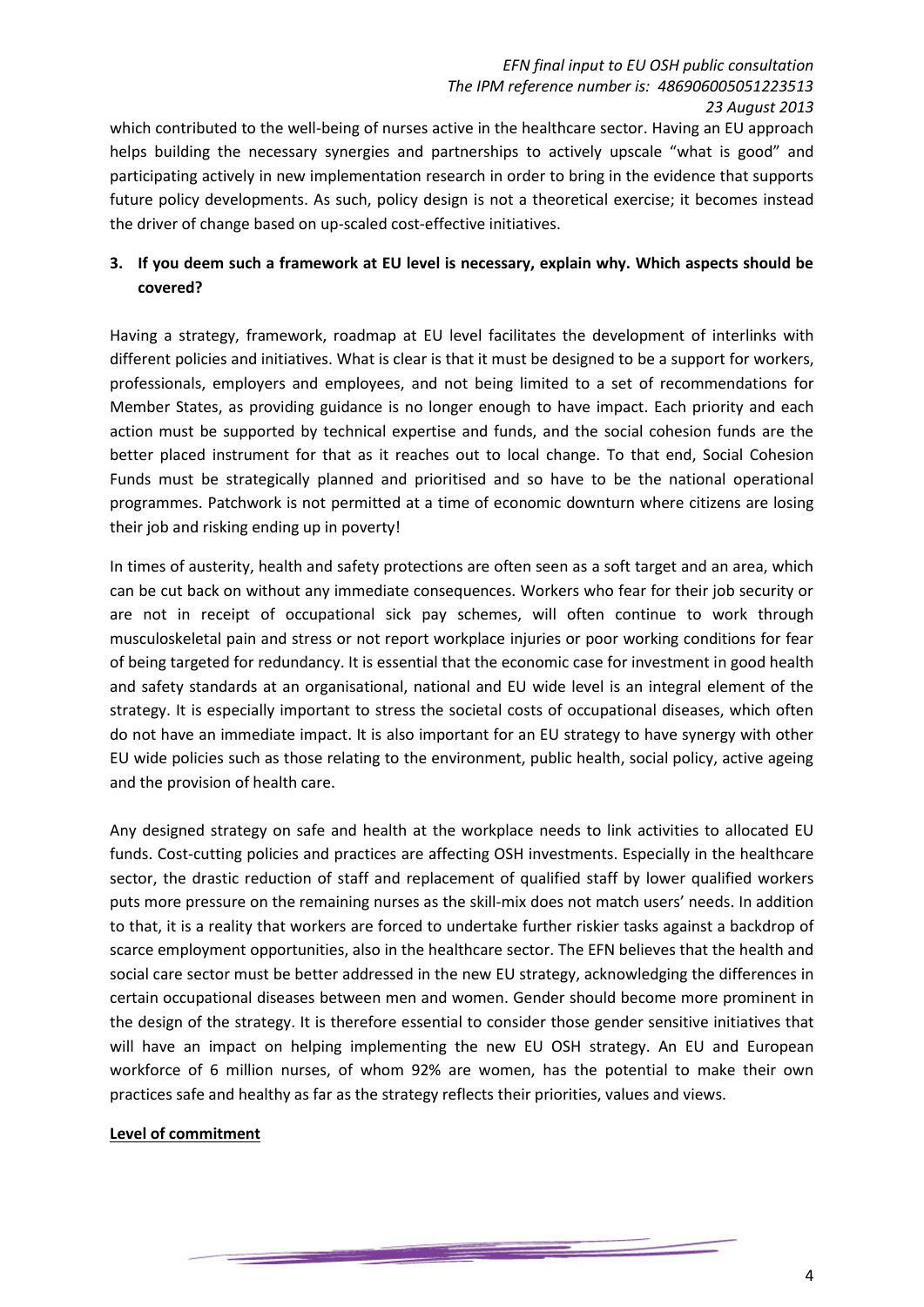## **1. With respects to your answer to the above questions, is there a need for a new EU OSH Strategy or should alternative measure be considered? Please explain.**

The EFN believes that OSH policy is not only a matter of new laws and legislative texts, but it is essential to put in place the necessary mechanism to support local, regional and national initiatives at the workplace level, especially within the healthcare system. The OSH strategy on paper is easy to design, easy to negotiate. Implementation implies concrete activities and available tools in place to support "putting in practice". Due to austerity, targeted social cohesion funds, engagement of frontline workers, scaling up innovative models (see example of European Innovation Partnership on Active and Healthy Ageing) and stakeholder engagement, of which social dialogue is one of the most important pillars to build the OSH strategy. The social partners have an important role to play in designing and implementing occupational safety and health policy at local, regional and national level. It is needed to continue strengthening social dialogue to design initiatives within the OSH strategy and as such ensuring workers' and professionals representatives are given a greater coordinating role in the systematic governance and management of occupational risks within the healthcare sector.

Additionally, in order to achieve measurable improvements of the working conditions and a reduction of occupational accidents it is necessary to combine different instruments: Necessary European legislation, social dialogue in the hospital sector, existing good practices (mapping is needed), awareness raising and networking, mainstreaming from a cost-effectiveness perspective and boosting corporate social responsibility. EFN believes that a fundamental precondition for reaching the objectives of any EU strategy is to effectively support stakeholders and particular the employers and employees in making use of implemented coherent national and local strategies in the EU Member States.

## **2. If EU level action is necessary in order to improve workplace safety and health, do you consider it necessary to set broad goals and priorities and to coordinate national policies at EU level?**

Focusing on setting broader goals and priorities is irrelevant at this difficult time of the EU economic situation. We need a very specific sectoral approach with very specific, limited priorities and a timetable. The assessment report highlighted the appropriateness of the objectives of the previous strategy that could remain in the new one, with a further update of some targets. It is clear from the report that most Member States effectively implemented the strategy into their national law. However, the implementation at the workplace and daily reality remains lacking. As such the OSH strategy stays a theoretical exercise while 6 million nurses do not benefit from it. We can turn this around in the new designed strategy by focussing less on the process and more on outcomes.

The EFN wants to bring in the experience with the Directive 2010/32/EU on prevention from Sharp Injuries whose implementing period finished in May 2013. Transposing the directive by the given deadline is a major challenge for several Member States who fear the costs that the implementation might impose on the existing budgetary pressures. The duality exists that governments claim the legal transposition is made (compliance with the Acquis) while in the workplace almost nothing is changed. Also in this care, Member States, regional authorities are not using the social cohesion funds to transpose the directive into daily practice in all Member States. Equally, the transposition of Directive 2011/24/EU of the European Parliament and of the Council of 9 March 2011 on the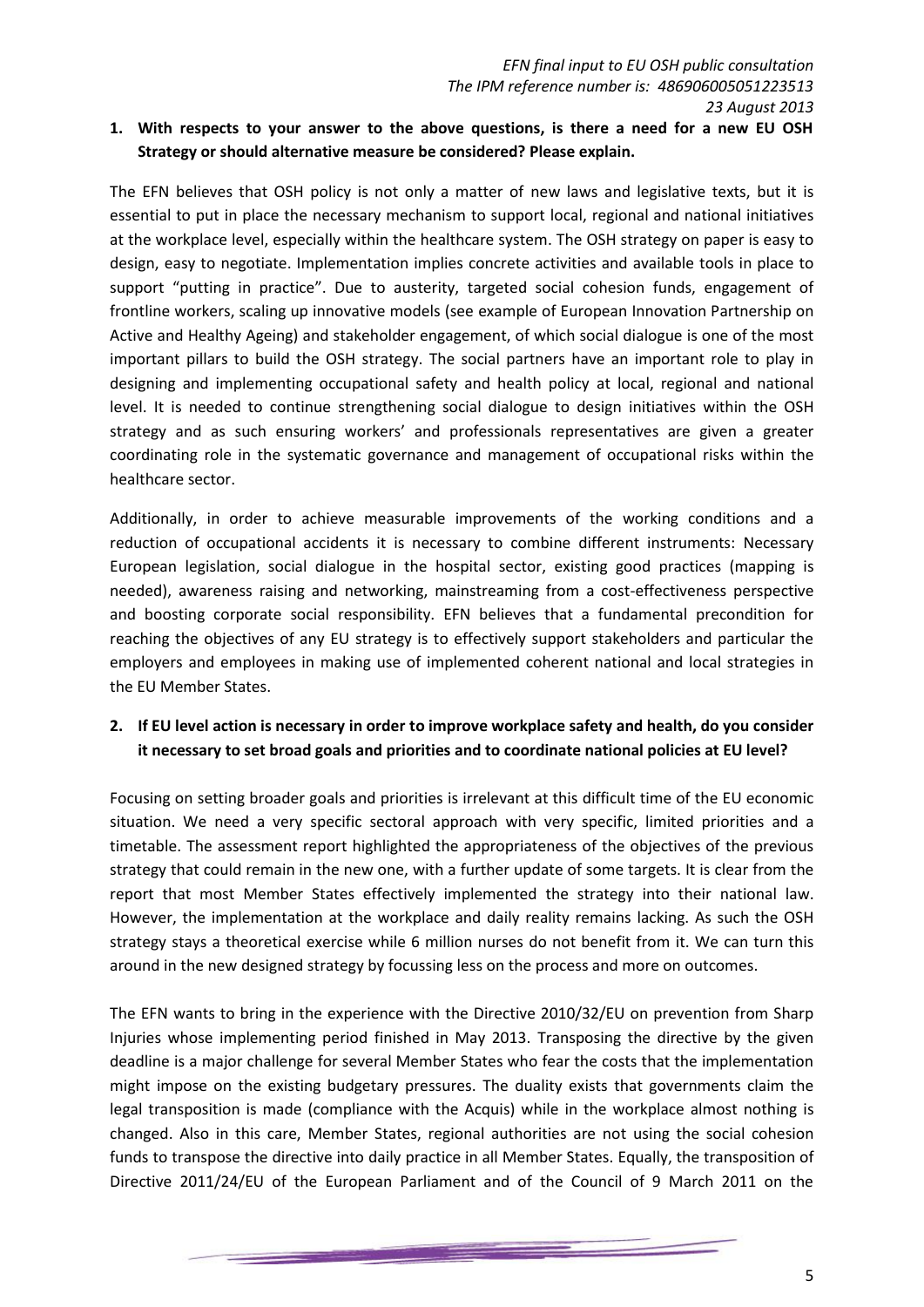application of patient rights in cross-border healthcare and the executive Directive 2012/52/EU of the Commission of 20 December 2012 establishing measures to facilitate the recognition of prescription forms issued by another Member State should also be considered.

## **3. What would be the added-value of including specific targets into a possible new EU OSH policy framework to measure progress in improving workplace safety and health in the EU?**

The target set by the Commission on the EIP on Active and Health Ageing is to reach engagement and scaling up in 53 regions in the EU. This target worked as regions started beyond the pan-European networks to focus on one specific topic (prevention, integrated care, independent living).

The EFN is of the opinion that including specific targets helps monitoring and evaluating the progress made. However, as it is covered in the assessment report, Member States have found very difficult to manage and monitor quantitative targets (experiences from France, Denmark, UK, Austria, Greece, Hungary, and the Netherlands). The current trend is moving away from setting specific targets towards a policy of monitoring a set of measures that helps to indicate progress towards the general goals of the strategy. It should also be considered to formulate a common European goal for inspection of the working environment at the workplaces. E.g. by implementing a common European minimum ratio for the number of employees per inspector or minimum ratio for how often workplaces must have inspection.

A remaining challenge when evaluating progress identified in the assessment report is the need for recent, updated and comparable data. On a positive note, the Commission uses the IMI system for free movement "on the spot". Therefore, more efforts should be oriented to facilitate the gathering of accurate and updated data and to harmonise the existing reporting systems in the EU. For the health sector, DG Sanco is exploring how to move forward after the EUNETPAS Project (in particular WP3) was finished. Several initiatives at EU level in different sectors are also struggling with the inaccuracy of data. EU initiatives on Health Workforce and Quality of Care are looking into better addressing the data availability and the reporting and learning synergies. The EFN sees great potential of establishing better guidelines and collaboration in this regard.

Measures to indicate progress in the new EU OSH policy framework: (specifically addressed to the health sector)

- A safe device index;
- A occupational risks index;
- A return to work index;
- A nursing staffing levels and nurse-patient ratio index;
- A skills mix and skill needs index;
- Students leaving Nursing Training Courses index;
- European Continuous Professional Development Framework
- **4. Should a new policy framework include a list of objectives, actions, calendars and actors involved in the implementation of actions or should it be limited to setting a vision for the future, and a definition of goals and priorities?**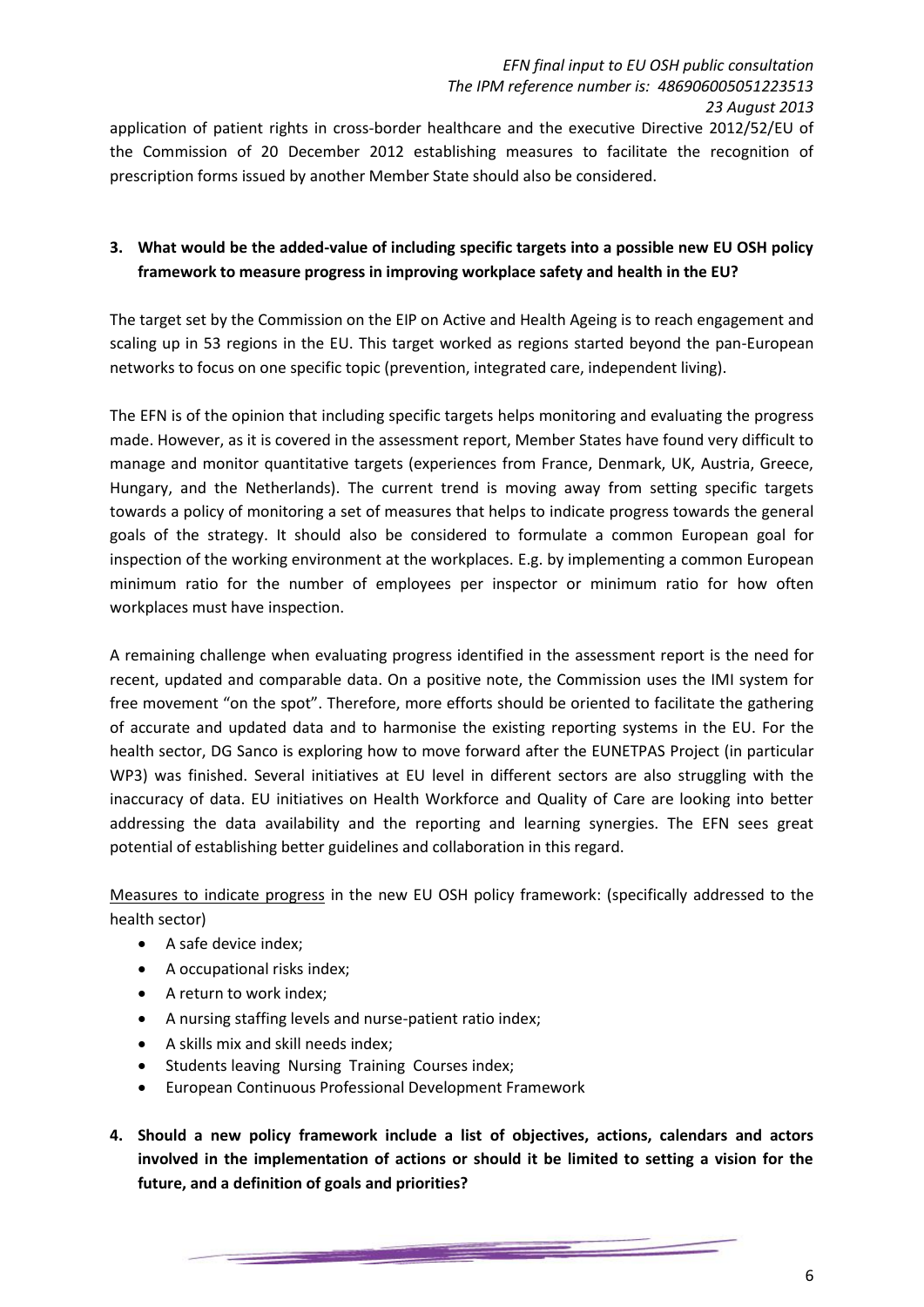The policy framework 2014-2020 should set out clear sectoral objectives, concrete actions linked to the Social Cohesion Fund, and other EU funding systems (such as Horizon 2020), and the full range of actors implementing the actions and measuring their impact for the citizens! The citizens need to know what the EU is doing for them! The newly designed OSH strategy needs to take into account the structural changes taking place when reforming healthcare systems, and especially focussing on the new ways of organising services, healthcare services, (integrated care, community care and selfmanagement) with the use of new technologies. The EIP is therefore a key part of the OSH strategy.

Specific objectives:

- Develop coherent national roadmaps within the EU OSH strategy suited to the specific context of each Member State;
- Make the necessary interlinks with related policies that affect the delivery of OSH objectives (workforce policies, education, finance);
- Define concrete activities linked to each of the objectives providing adequate technical and financial support to undertake them;
- Encourage changes in behaviour and promotion of a preventive culture;
- Better identify, anticipate potential risks by horizon scanning, exchanging knowledge and developing new knowledge which can be transferred into practice;
- Develop monitoring tools to track and monitor progress;
- Identifying and applying the appropriate combination of different EU instruments available.

It would be helpful if the new OSH strategy facilitates the exchange of experiences and good practices on health and safety at work from all EU Member States. As a worth-mentioning example, Denmark found a relationship between the nursing night shifts and the incidence of certain kinds of cancer. The result was a number of recommendations from both Danish and International researchers to prevent circadian rhythm disorders. As a result of the researchers' recommendations, the Danish Working Environment Authority has changed their current recommendations. Again, it is more about the way we organise care than the care itself.

## **Content of a new EU OSH policy framework**

## **1. What are the key challenges in the OSH area? How would you prioritise them?**

It is also a great challenge to secure a modern European health and safety act which matches all relevant problems at the workplaces.

Looking into what is happening in practice and as the evaluation report clearly highlighted, the EFN is convinced that a key challenge to be addressed in the new OSH strategy is "implementation". Recommendations at EU level and guidance are only helpful if adequate tools and support is put in place to take these recommendations forward. Currently, the Commission develops guidelines to implement Council recommendations while there are no funds allocated in the SCF to make it happen. This leads to a lot of EU initiatives which risk to be criticised by the citizens as nothing is in for them.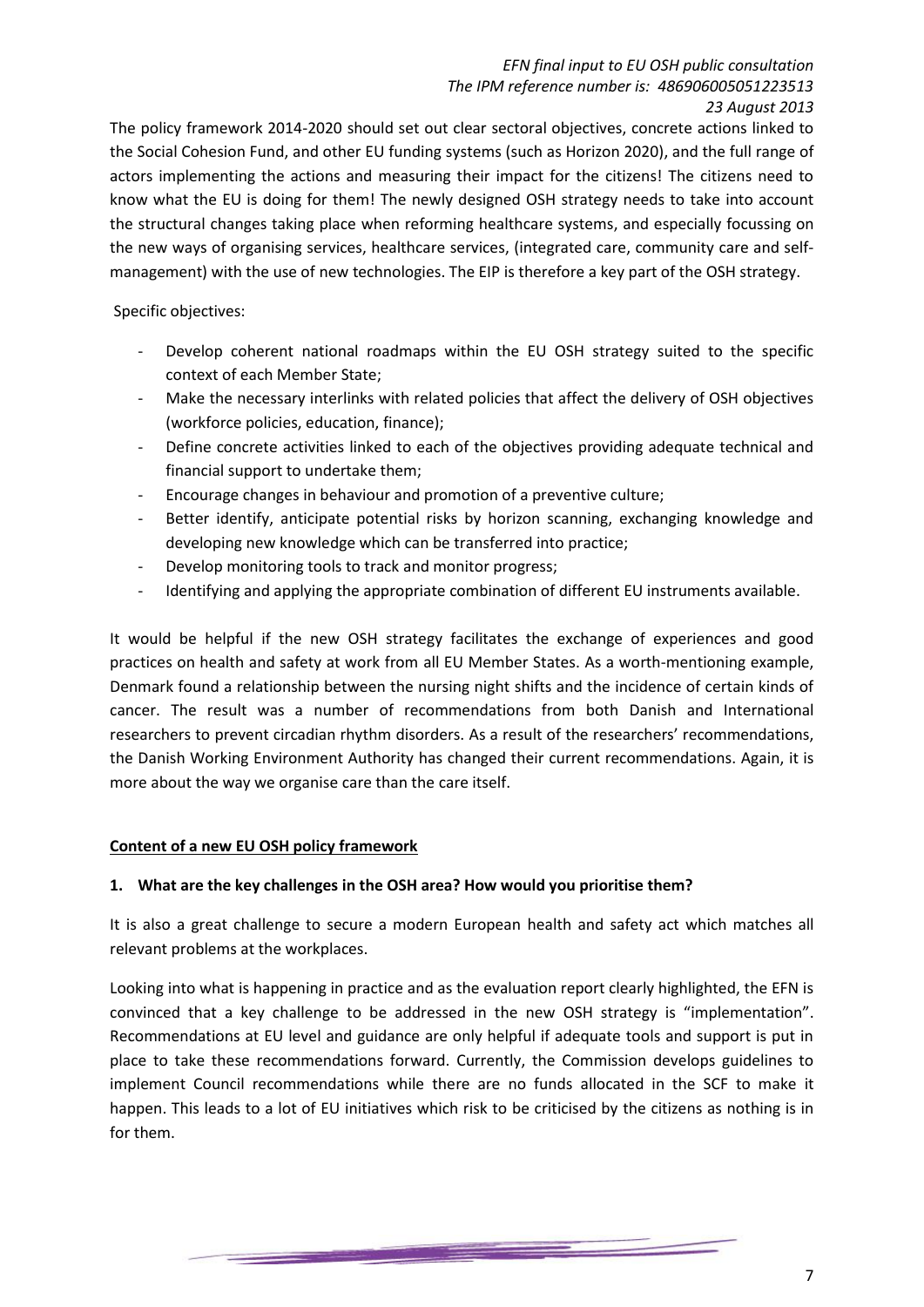As the health sector is concerned, there are many challenges that the economic recession has brought upfront having a significant impact of workers' safety and health and on their life in society. These identified issues should be taken into account and connected if the new OSH strategy is to make a real impact on the "frontline" so to combat and overcome excessive workload leading to stress and depression, harassment and violence at work (which is increasing in the healthcare sector)  $6, 7$ , and some specific occupational diseases of which back pain is one of major concern in nursing. There are good examples to prevent violence at work, and as an example in Finland, the employer is by law responsible to provide occupational healthcare and to conduct a survey on the standards of health and safety in the workplace.

Further, it causes great challenges that many employers as well as governments perceive investments within working environment issues as a burden for companies and business competitive power. The EU Commission has conducted research that shows that investment in good working environment gives the investment back more than twice. The EU Commission should stimulate increased research in working environment and the advantages it gives.

Lastly, it is important that working environment is not seen as an isolated policy, but that is integrated into other policies e.g. employment policy, health policy, education policy and others.

## **2. What practical solutions do you suggest to address all or some of these challenges?**

An Occupational Safety and Health Strategy has major implications for different sectors, enterprises, national governments, evaluation services, occupational health services, social security schemes, professional organisations, educational and training institutions, etc. All stakeholders thus need to engage in OSH as a vital component of good governance and performance rather than a burden. The EFN suggests the following solutions:

- 1. Adequate workforce planning/ skill-mix and skill needs horizontal scanning;
- 2. Focussing on primary and community care next to the hospital sector;
- 3. Putting in place an EU Skills Council setting out a transparent competency framework for the entire nursing profession, with nursing activity indicators and healthcare outcomes;
- 4. Education on risk identification and prevention: undergraduate, postgraduate and continuing education shall include health and safety at work; Develop new knowledge and understanding of the concepts of hazards and risks and how they may be better prevented and controlled. The EIP on OSH needs to incorporate the Industry designing the tools for the nurses to use in daily practice;
- 5. Well-trained health and safety representatives with the best possible conditions to carry out their task;
- 6. Qualified guidance, easily accessible for the enterprises;

1

<u>en de la provincia de la provincia de la provincia de la provincia de la provincia de la provincia de la provi</u>

<sup>6</sup> Hintikka, N. & Saarela, K.L. 2010. Accidents at work related to violence – Analysis of Finnish national accident statistics database. Safety Science, Volume 48, Issue 4, ss. 517-525.

 $^7$  Rasimus, M. 2002. Insecurity as workmate. Insecurity and violence at the emergency unit of a hospital. Kuopio University Publications E. Social Sciences 98 . 2002. 173 p. ( Turvattomuus työtoverina; Turvattomuus ja väkivalta sairaalan päivystyspoliklinikalla. Kuopion yliopiston julkaisuja E. Yhteiskuntatieteet 98.) Available at: http://www.uku.fi/vaitokset/2002/isbn951-781-937-4.pdf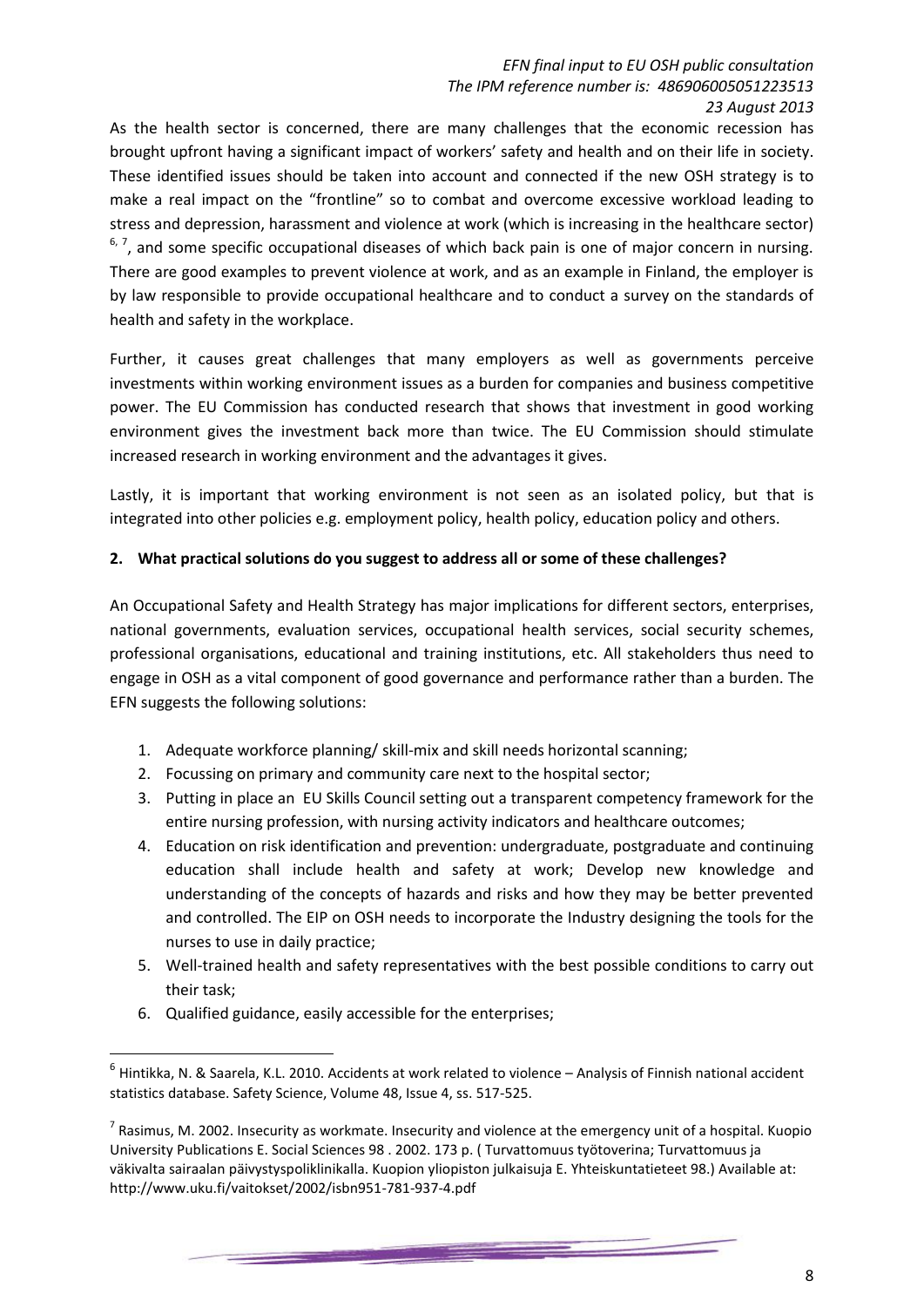- 7. Social Cohesion Funds allocated to support the network of teachers to teach and to enable liberating nurses to undertake education activities;
- 8. Exchange best practices on ratio design (number nurses/patients) and its positive impact on patient outcomes;
- 9. Research for quality assurance (see experience of Magnet Hospitals) with the design of clinical/care pathways;
- 10. Build and maintain a preventative safety and health culture at the workplace;
- 11. Audit guidance for Occupational Safety and Health management systems;
- 12. Guidelines on mainstreaming gender in OSH policies;
- 13. Increased attention on young and newly employed people, as these groups regardless of sector – are in increased risk of being injured.
- 14. To improve OSH evidence on the economic benefits by building on experience and research to be undertaken in this area.
- 15. Synchronisation and use of new technologies to facilitate the data collection and reporting on occupational incidents/diseases.
- 16. Develop new posts for LINK NURSES to implement the OSH roadmap at the workplace.
- 17. Awareness campaigns to prevent violence at work, to make both patients and health professionals understand that violence in any form should be totally unacceptable in caring situations.

# **3. Do you consider that such a framework should develop initiatives to provide further protection for vulnerable groups of workers and/or for workers in specific high risk sectors?**

The EFN believes that vulnerable groups should be addressed specifically. Due to the variety of the health sector, nurses are considered as a vulnerable group as they are usually in high exposure of risks such as dangerous or toxic materials, needle-stick injuries, contamination, musculoskeletal disorders, stress and depression. It is equally important when designing the OSH strategy to take gender into account.

Mobility of professionals, nurses being the most mobile in the EU, deserves special attention. Workers from other countries can face an increased risk of exploitation as a result of a possible lack of knowledge of the different legislation and working conditions. National safe working procedures might also vary from one country to another.

# **4. Do you consider that measures for the simplification of the existing body of EU OSH legislation should be included in such a political instrument? If so, which ones would you suggest?**

No. European legislation on working environment is relatively simple and easy to understand. A simplified EU legislation on working environment is not a goal in itself. Simplification is not necessarily leading to better quality.

When setting priorities, the EFN focus is on prevention besides implementation, implementation and implementation. Simplification could take up a lot of energy while daily practice needs urgent support due to austerity in the health and education sector.

**5. Do you think that such a framework should specifically identify and address the challenges posed by the ageing of the working population? If so, which measures would you suggest?**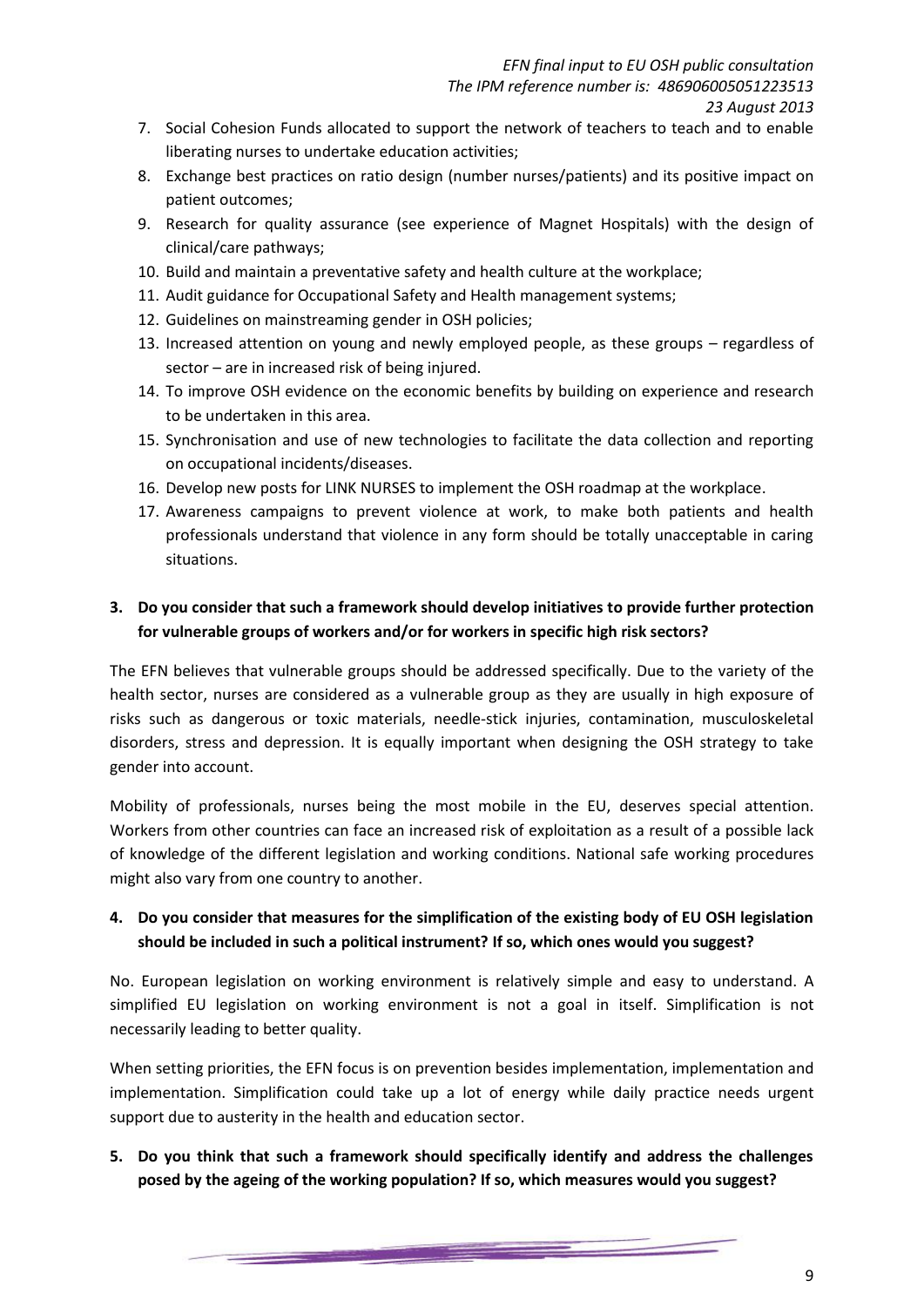The EFN believes that the ageing workforce is a particular challenge that need specific actions which was insufficient addressed in the EIP on Active and Healthy Ageing.

The Social Dialogue in the hospital sector has put the ageing workforce high on its political agenda in the past years. The recommendations of the dialogue should be taken up in the next OSH strategy so we do not need to start from scratch when implementing change.

For the health sector, the ageing workforce normally tends to have a greater incidence of chronic occupational illnesses such as cancer and cardiovascular diseases. They might also find harder to accommodate to changing working practices (shift work) and might require longer time to recuperate from illness and injuries. Therefore there is a need to address the OSH risks for ageing workforce and how they can be effectively managed.

An EU strategy must be aware of the fact that a prerequisite to keep the workforce longer time on the workplaces is a preventive working environment contribution through the entire working life. It is important that the whole entire working live has so good conditions so that it allows staff to work full time until retirement.

Measures:

- 1. Strategies to retain the ageing workforce;
- 2. Mechanisms to facilitate the reallocation of tasks and responsibilities according to workforce possibilities;
- 3. Research and analysis of the impact between age and work.
- **6. What measures would you suggest to reduce the regulatory burden on SMEs and microenterprises, including reducing compliance costs and administrative burden, while ensuring a high level of compliance with OSH legislation by SMEs and micro-enterprises?**

The EFN believes that adequate funding and implementation support together with a synchronization and complementarity with different strategies and policy initiatives will help ensuring a higher level of compliance.

**7. Do you have any views on the role of social dialogue at EU and national level to the identification, preparation and implementation of any new initiatives to improve health and safety at work?**

Social Dialogue in the hospital and primary care sector is crucial to get achievable and concrete outcomes for the nurses and the nursing profession when implementing the OSH strategy and roadmap. The Social Dialogue partners need to lead the EIP on OSH and embrace dialogue with the professions concerned, the industry and scientists focussing on some key issues identified in the OSH strategy.

However, social dialogue and similar initiatives must never be used as replacement of necessary European legislation.